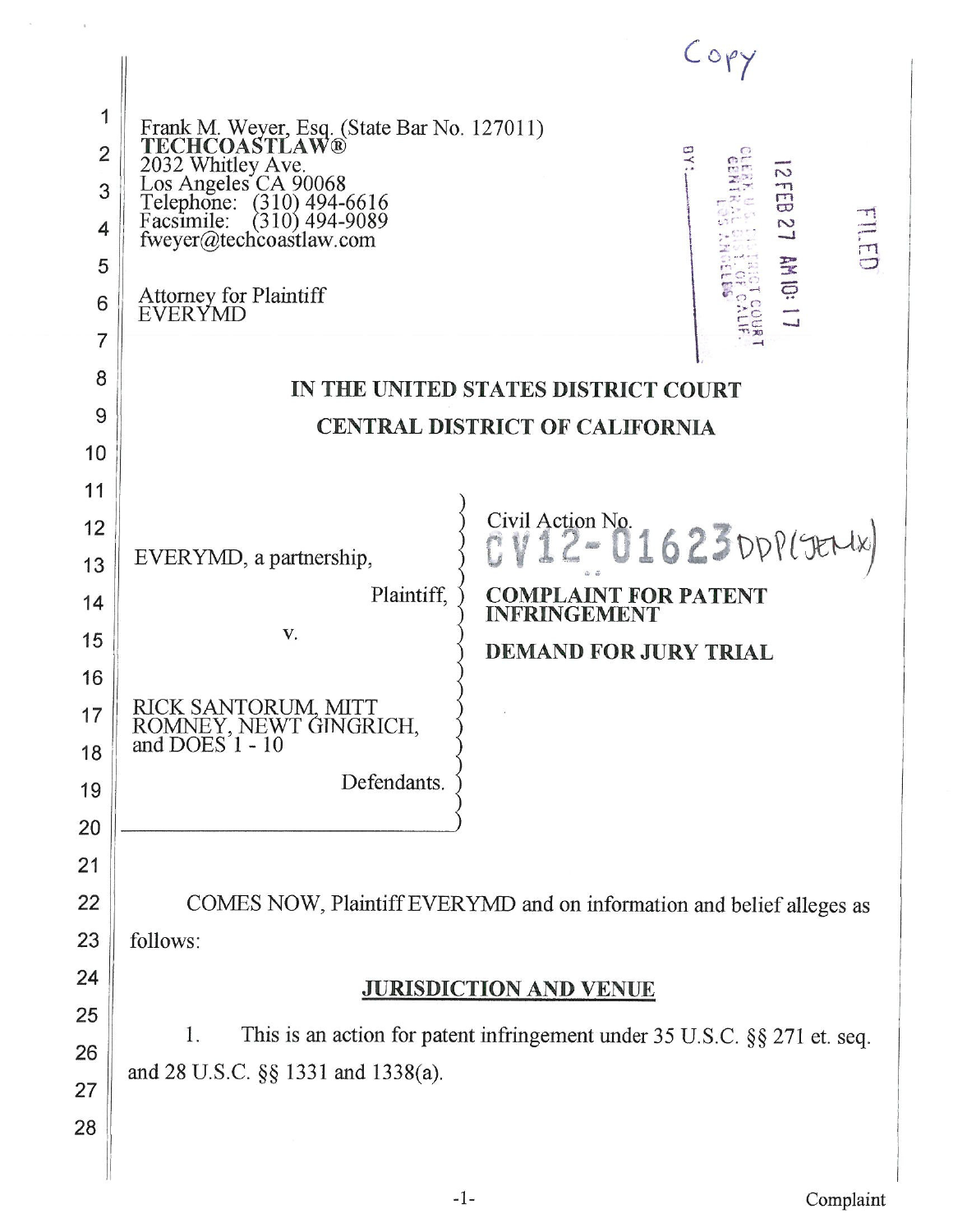2. The acts of patent infringement alleged herein occurred within this judicial district, Plaintiff resides in this district, and Defendants are subject to personal jurisdiction in this district. Therefore, venue is proper pursuant to 28 U.S.C. §§ 1391(b), (c), and 1400(b).

## **PARTIES**

 3. Plaintiff EVERYMD ("EVERYMD") is a partnership of Frank Weyer ("Weyer") and Troy Javaher ("Javaher"). EVERYMD has a place of business at 2032 Whitley Ave., Los Angeles, CA 90068.

 4. Defendant RICK SANTORUM ("SANTORUM") is a Facebook business account holder whose Facebook page has a URL of https://www.facebook.com/RickSantorum. SANTORUM has a place of business at Post Office Box 37, Verona, PA 15147.

5. Defendant MITT ROMNEY ("ROMNEY") is a Facebook business account holder whose Facebook page has a URL of https://www.facebook.com/mittromney. ROMNEY has a place of business at 585 Commercial St., Boston, MA 02109.

6. Defendant NEWT GINGRICH ("GINGRICH") is a Facebook business account holder whose Facebook page has a URL of https://www.facebook.com/newtgingrich. GINGRICH has a place of business at 3110 Maple Drive, Suite 400, Atlanta GA 30305.

7. Defendants Does 1 – 1000 are each a presently unidentified one of an estimated 4,000,000 additional Facebook business account holders that are subject to the jurisdiction of this court.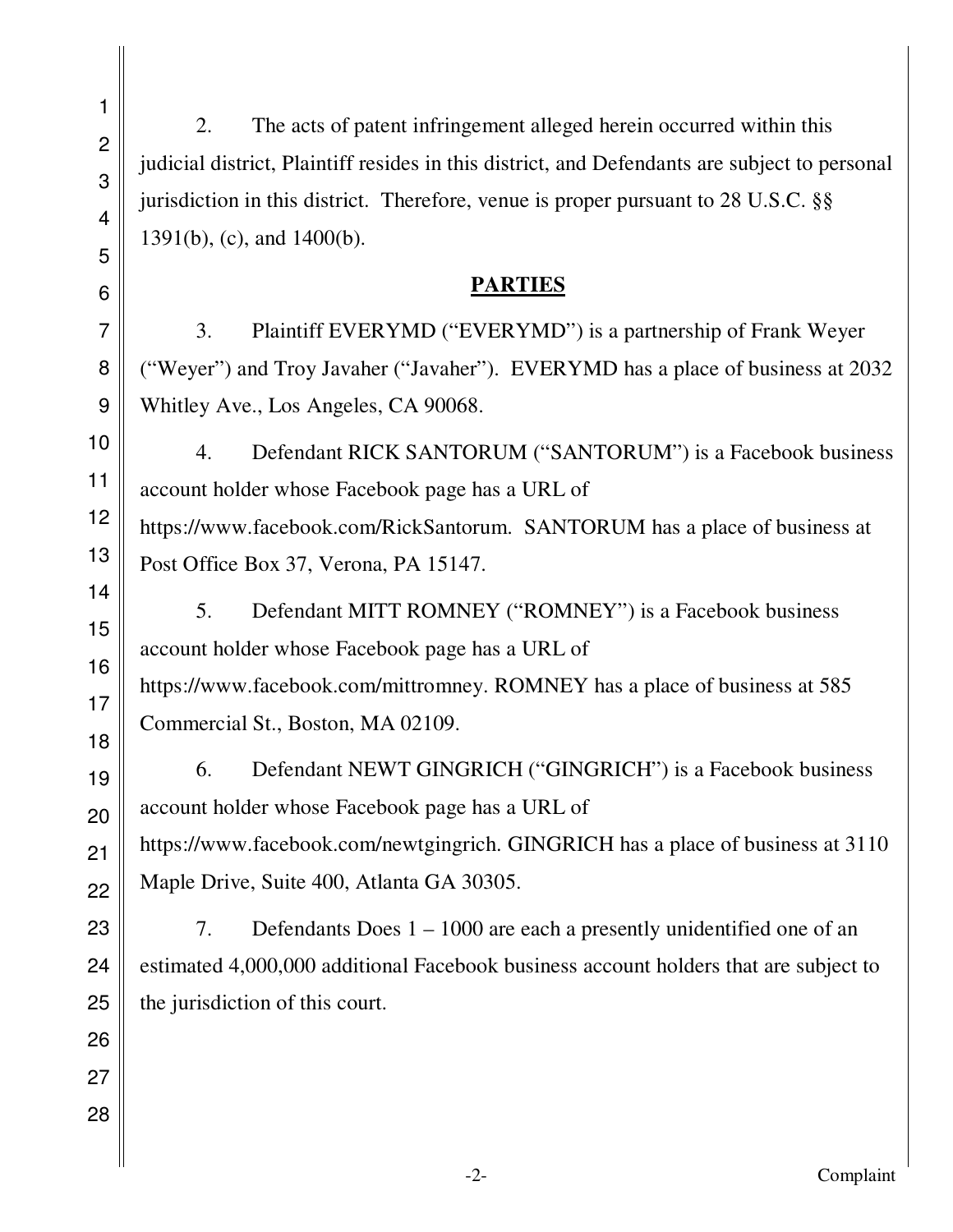## **FIRST CAUSE OF ACTION PATENT INFRINGEMENT PURSUANT TO 35 U.S.C. 271(g)**

8. EVERYMD incorporates by reference paragraphs  $1 - 7$  as though fully set forth herein.

9. EVERYMD has operated the website www.everymd.com since 2001.

 10. EVERYMD's website at www.everymd.com provides home pages for over 300,000 member doctors and allows patients to obtain information about, send messages to, and submit comments about those doctors via the doctors' individual home pages.

 11. Prior to November 1999, EVERYMD invented numerous novel technologies during development of its website.

12. EVERYMD filed U.S. Patent Application Serial No. 09/447,755 entitled "Method Apparatus and Business System for Online Communications with Online and Offline Recipients" on November 23, 1999.

13. EVERYMD is the owner of U.S. Patent No. 6,671,714 entitled "Method, Apparatus and Business System for Online Communications with Online and Offline Recipients" ("the '714 patent").

14. The '714 patent is based on the '755 application and issued on December 30, 2003.

15. EVERYMD is the owner of U.S. Patent No. 7,644,122 entitled "Method, Apparatus and Business System for Online Communications with Online and Offline Recipients" ("the '122 patent").

16. The '122 patent is based on the '755 application and issued on December January 5, 2010.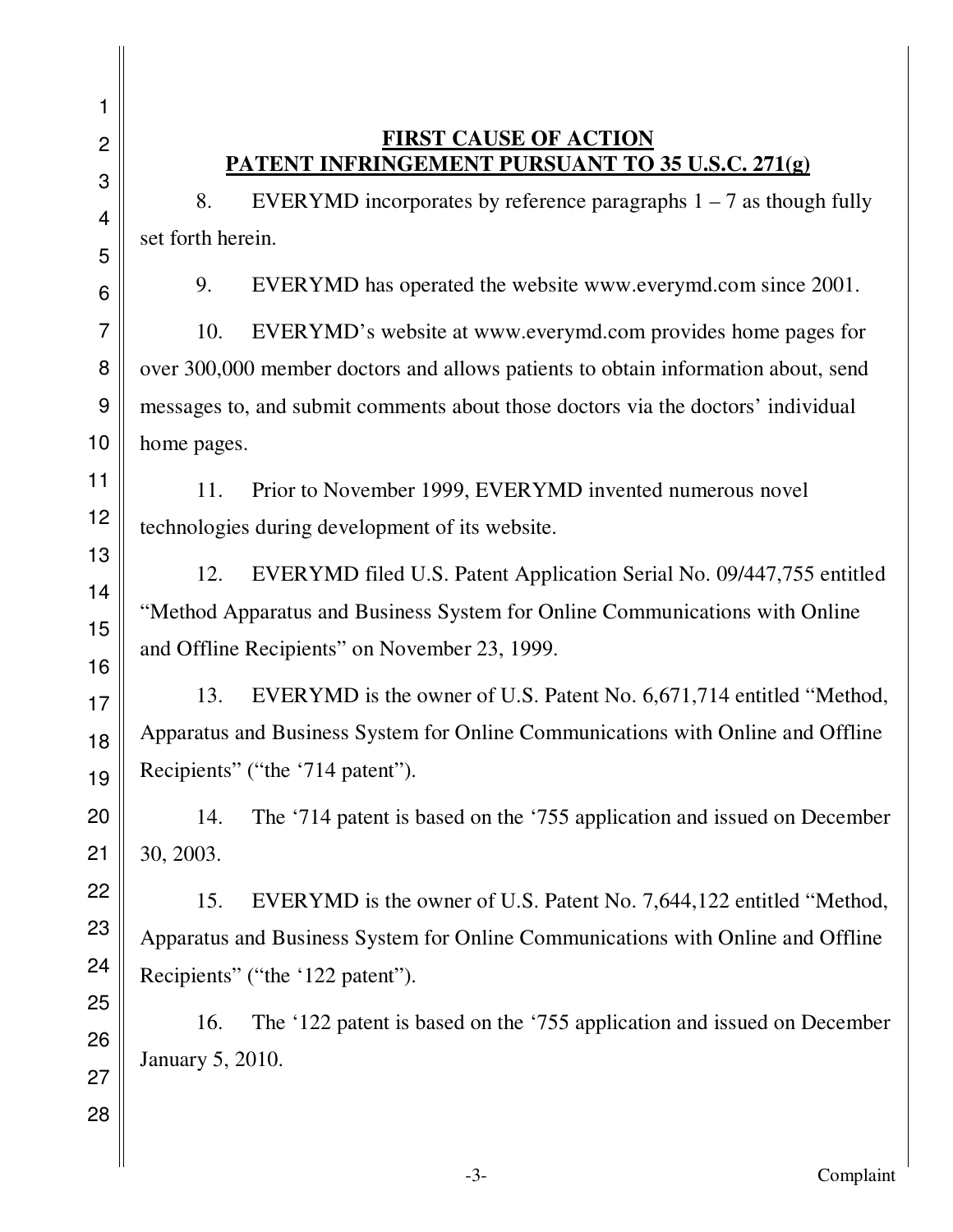17. EVERYMD owns additional pending patent applications that are based on the '755 application.

18. The '122 patent is valid and in full force and effect.

 19. EVERYMD has given notice of its patent rights by marking its website at www.everymd.com with the '122 patent number.

20. The '122 patent is directed to a novel method for creating individual home pages for members of a group of members that contain controls for sending messages to and for submitting comments about the members.

 21. Third party Facebook, Inc. ("FACEBOOK") utilizes the method of the '122 patent to create individual home pages ("FACEBOOK PAGES") for its individual members.

22. In 2011, EVERYMD offered to sell the '122 patent to FACEBOOK.

 23. FACEBOOK rejected EVERYMD's offer, and EVERYMD's offer has expired.

 24. Defendants each use FACEBOOK PAGES produced by FACEBOOK using the method of the '122 patent for commercial purposes by placing advertisements and proportional messages on one or more of such FACEBOOK PAGES.

 25. FACEBOOK's use of the method of the '122 patent to produce FACEBOOK PAGES is unauthorized.

 26. FACEBOOK's failure to purchase the '122 patent or otherwise obtain rights under the '122 patent leaves holders of FACEBOOK business accounts liable for infringement of the '122 patent for unauthorized commercial use of FACEBOOK PAGES produced by FACEBOOK using the method of the '122 patent.

1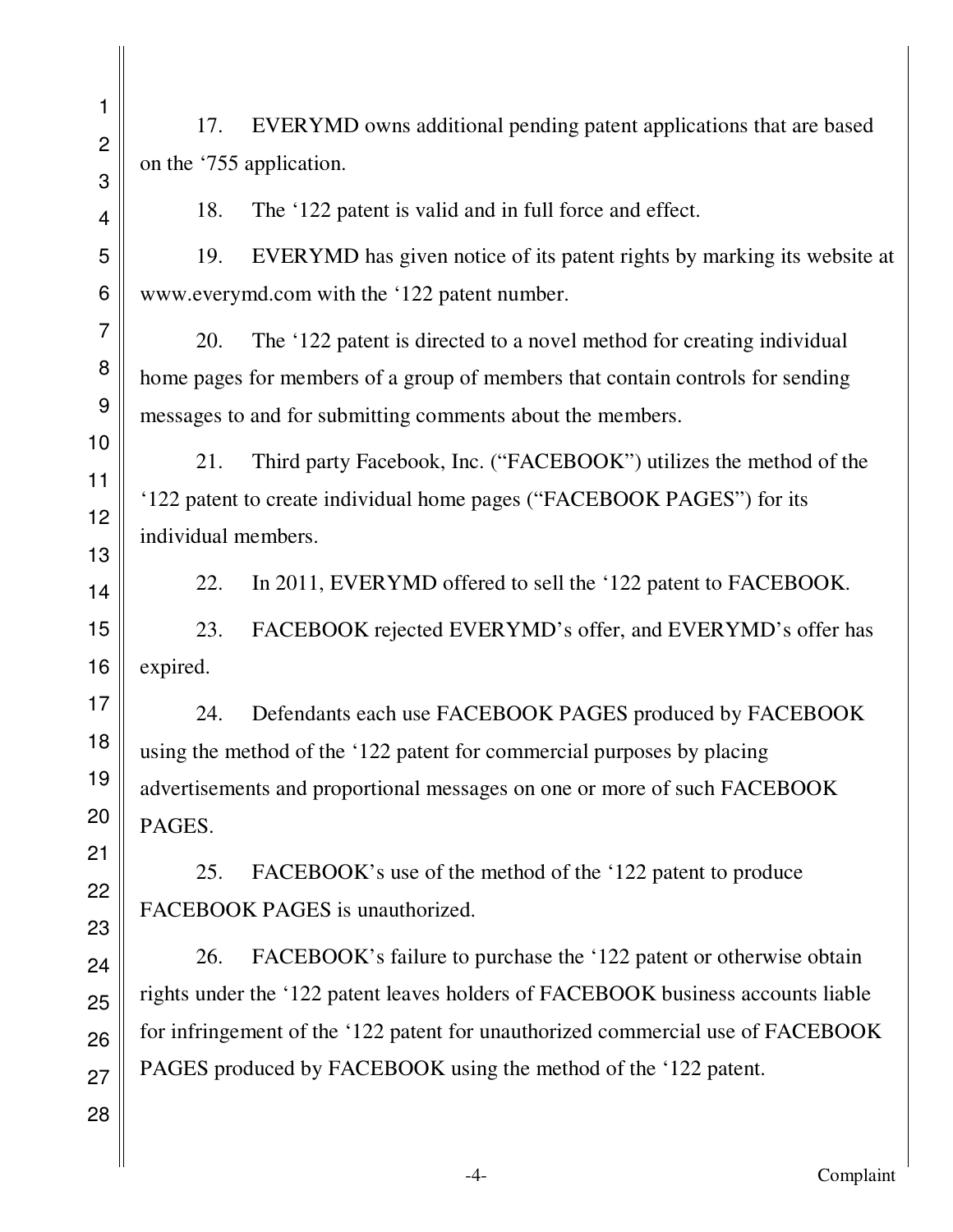27. On January 23, 2011, EVERYMD announced a limited time reducedprice patent licensing program under which holders of FACEBOOK business accounts could avoid liability for infringement of the '122 patent by voluntarily purchasing licenses to the '122 patent for a reduced price of \$500 per FACEBOOK business account. EVERYMD's reduced price voluntary licensing program has ended.

 28. None of defendants have taken advantage of EVERYMD's voluntary licensing program, which is now no longer available to them.

29. Defendants each have actual notice of EVERYMD's patent rights but Defendants continue to act in conscious and willful disregard of those rights.

 30. Defendants' infringements of EVERYMD's patent rights have irreparably damaged EVERYMD and will continue to cause irreparable harm unless enjoined by the Court.